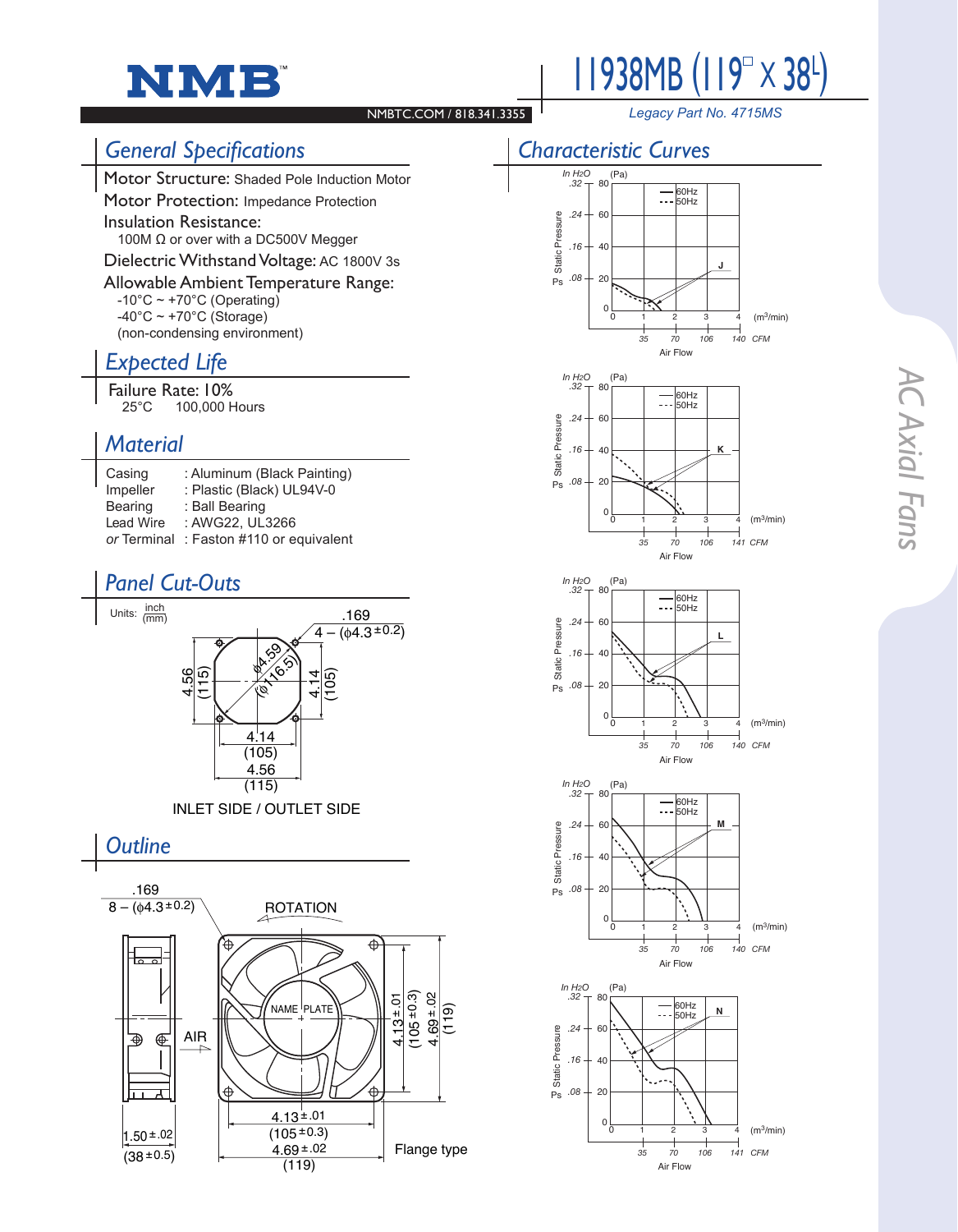



NMBTC.COM / 818.341.3355 *Legacy Part No. 4715MS*

# *Specifications*

| <b>MODEL</b>                            | <b>LEGACY P/N</b>  | Rated<br>Voltage | Frequency | Starting<br>Voltage | Current   | Input<br>Power | Speed          | Max.<br>Air Flow  |              | Max. Static<br>Pressure |          | Noise    | Mass |
|-----------------------------------------|--------------------|------------------|-----------|---------------------|-----------|----------------|----------------|-------------------|--------------|-------------------------|----------|----------|------|
|                                         |                    | (V)              | (Hz)      | (V)                 | $(A)^{1}$ | (W)            | $(min^{-1})^*$ | CFM <sup>*1</sup> | $(m3/min)*2$ | in H <sub>2</sub> O     | $(Pa)^2$ | $(dB)*2$ | (g)  |
| 11938MB-A0J-EA-00                       | 4715MS-10T-B10-B00 | 100              | 50        | 65                  | 0.11      | 7.0            | 1350           | 45.9              | 1.30         | .06                     | 14.0     | 27.0     | 550  |
|                                         |                    | 100              | 60        | 65                  | 0.10      | 6.5            | 1450           | 49.4              | 1.40         | .06                     | 15.0     | 28.0     | 550  |
| 4715MS-10T-B20-B00<br>11938MB-A0K-EA-00 |                    | 100              | 50        | 65                  | 0.13      | 8.0            | 2100           | 70.6              | 2.00         | .14                     | 35.3     | 32.0     | 550  |
|                                         |                    | 100              | 60        | 65                  | 0.12      | 8.0            | 1900           | 67.1              | 1.90         | .10                     | 24.6     | 30.0     | 550  |
| 11938MB-A0L-EA-00                       | 4715MS-10T-B30-B00 | 100              | 50        | 65                  | 0.19      | 11.0           | 2400           | 81.2              | 2.30         | .19                     | 48.1     | 34.0     | 550  |
|                                         |                    | 100              | 60        | 65                  | 0.17      | 10.0           | 2600           | 88.3              | 2.50         | .18                     | 46.1     | 37.0     | 550  |
| 11938MB-A0M-EA-00                       | 4715MS-10T-B40-B00 | 100              | 50        | 65                  | 0.25      | 15.0           | 2450           | 84.7              | 2.40         | .21                     | 52.0     | 35.0     | 550  |
|                                         |                    | 100              | 60        | 65                  | 0.22      | 13.0           | 2750           | 95.3              | 2.70         | .23                     | 58.0     | 39.0     | 550  |
|                                         | 4715MS-10T-B50-B00 | 100              | 50        | 65                  | 0.27      | 15.0           | 2600           | 88.3              | 2.50         | .26                     | 64.7     | 37.0     | 550  |
| 11938MB-A0N-EA-00                       |                    | 100              | 60        | 65                  | 0.23      | 14.0           | 2900           | 102.4             | 2.90         | .31                     | 76.4     | 41.0     | 550  |
| 11938MB-A1J-EA-00                       | 4715MS-12T-B10-A00 | 115              | 50        | 75                  | 0.09      | 6.0            | 1350           | 45.9              | 1.30         | .06                     | 15.6     | 27.0     | 550  |
|                                         |                    | 115              | 60        | 75                  | 0.08      | 5.5            | 1450           | 49.4              | 1.40         | .07                     | 16.6     | 28.0     | 550  |
| 11938MB-A1K-EA-00                       | 4715MS-12T-B20-A00 | 115              | 50        | 75                  | 0.10      | 7.0            | 2100           | 76.6              | 2.00         | .14                     | 35.2     | 32.0     | 550  |
|                                         |                    | 115              | 60        | 75                  | 0.10      | 7.0            | 1950           | 67.0              | 1.90         | .10                     | 24.5     | 30.0     | 550  |
| 11938MB-A1L-EA-00                       | 4715MS-12T-B30-A00 | 115              | 50        | 75                  | 0.16      | 11.0           | 2400           | 81.0              | 2.30         | .20                     | 49.9     | 34.0     | 550  |
|                                         |                    | 115              | 60        | 75                  | 0.14      | 10.0           | 2600           | 88.2              | 2.50         | .20                     | 49.9     | 37.0     | 550  |
| 11938MB-A1M-EA-00                       | 4715MS-12T-B40-A00 | 115              | 50        | 75                  | 0.22      | 15.0           | 2450           | 85.0              | 2.40         | .20                     | 50.9     | 35.0     | 550  |
|                                         |                    | 115              | 60        | 75                  | 0.19      | 13.0           | 2750           | 95.0              | 2.70         | .26                     | 64.6     | 39.0     | 550  |
| 11938MB-A1N-EA-00                       | 4715MS-12T-B50-A00 | 115              | 50        | 65                  | 0.25      | 15.5           | 2600           | 88.2              | 2.50         | .26                     | 64.6     | 37.0     | 550  |
|                                         |                    | 115              | 60        | 65                  | 0.21      | 14.5           | 2900           | 102.0             | 2.90         | .31                     | 76.4     | 41.0     | 550  |
|                                         | 4715MS-20T-B10-B00 | 200              | 50        | 130                 | 0.06      | 6.0            | 1350           | 45.9              | 1.30         | .06                     | 14.0     | 27.0     | 550  |
| 11938MB-B0J-EA-00                       |                    | 200              | 60        | 130                 | 0.05      | 5.5            | 1450           | 49.4              | 1.40         | .06                     | 15.0     | 28.0     | 550  |
| 11938MB-B0K-EA-00                       | 4715MS-20T-B20-B00 | 200              | 50        | 130                 | 0.06      | 7.0            | 2100           | 70.6              | 2.00         | .13                     | 32.3     | 32.0     | 550  |
|                                         |                    | 200              | 60        | 130                 | 0.06      | 7.0            | 1900           | 67.1              | 1.90         | .08                     | 20.5     | 30.0     | 550  |
| 11938MB-B0L-EA-00                       | 4715MS-20T-B30-B00 | 200              | 50        | 130                 | 0.09      | 10.0           | 2400           | 81.2              | 2.30         | .19                     | 48.1     | 34.0     | 550  |
|                                         |                    | 200              | 60        | 130                 | 0.08      | 10.0           | 2600           | 88.3              | 2.50         | .18                     | 46.1     | 37.0     | 550  |
| 11938MB-B0M-EA-00                       | 4715MS-20T-B40-B00 | 200              | 50        | 130                 | 0.13      | 15.0           | 2450           | 84.7              | 2.40         | .21                     | 52.0     | 35.0     | 550  |
|                                         |                    | 200              | 60        | 130                 | 0.11      | 13.0           | 2750           | 95.3              | 2.70         | .23                     | 58.0     | 39.0     | 550  |
| 11938MB-B0N-EA-00                       | 4715MS-20T-B50-B00 | 200              | 50        | 130                 | 0.14      | 15.0           | 2600           | 88.3              | 2.50         | .26                     | 64.7     | 37.0     | 550  |
|                                         |                    | 200              | 60        | 130                 | 0.12      | 13.0           | 2900           | 102.4             | 2.90         | .31                     | 76.5     | 41.0     | 550  |
| 11938MB-B2J-EA-00                       | 4715MS-22T-B10-B00 | 220              | 50        | 145                 | 0.05      | 6.0            | 1350           | 45.9              | 1.30         | .06                     | 14.0     | 27.0     | 550  |
|                                         |                    | 220              | 60        | 145                 | 0.04      | 5.5            | 1450           | 49.4              | 1.40         | .06                     | 15.0     | 28.0     | 550  |
| 11938MB-B2K-EA-00   4715MS-22T-B20-B00  |                    | 220              | 50        | 145                 | 0.06      | 7.0            | 2100           | 70.6              | 2.00         | .13                     | 31.4     | 32.0     | 550  |
|                                         |                    | 220              | 60        | 145                 | 0.06      | 7.0            | 1900           | 67.1              | 1.90         | .08                     | 19.6     | 30.0     | 550  |
| 11938MB-B2L-EA-00   4715MS-22T-B30-B00  |                    | 220              | 50        | 145                 | 0.09      | 11.0           | 2400           | 81.2              | 2.30         | .19                     | 48.1     | 34.0     | 550  |
|                                         |                    | 220              | 60        | 145                 | 0.08      | 10.0           | 2600           | 88.3              | 2.50         | .18                     | 46.1     | 37.0     | 550  |
| 11938MB-B2M-EA-00   4715MS-22T-B40-B00  |                    | 220              | 50        | 145                 | 0.11      | 14.0           | 2450           | 84.7              | 2.40         | .21                     | 52.0     | 35.0     | 550  |
|                                         |                    | 220              | 60        | 145                 | 0.10      | 12.0           | 2750           | 95.3              | 2.70         | .23                     | 58.0     | 39.0     | 550  |
| 11938MB-B2N-EA-00   4715MS-22T-B50-B00  |                    | 220              | 50        | 145                 | 0.12      | 14.0           | 2600           | 88.3              | 2.50         | .26                     | 63.8     | 37.0     | 550  |
|                                         |                    | 220              | 60        | 145                 | 0.10      | 13.0           | 2900           | 102.4             | 2.90         | .30                     | 75.6     | 41.0     | 550  |